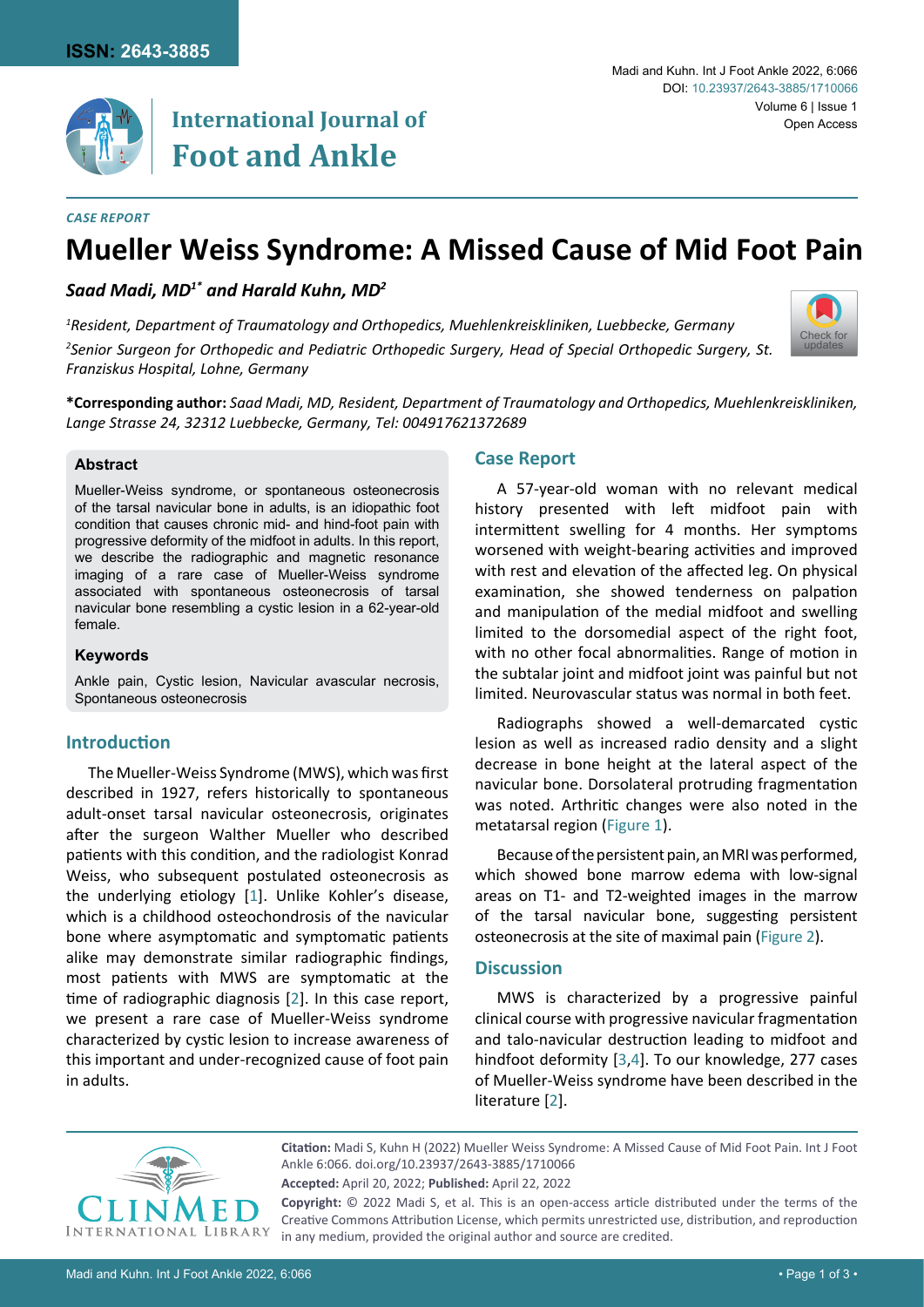<span id="page-1-0"></span>

**Figure 1:** Radiography of the foot showing a well-demarcated cystic lesion as well as increased radiodensity and a slight decrease in bone height at the lateral aspect of the navicular bone.

<span id="page-1-1"></span>

**Figure 2:** MRI of the foot showing bone marrow edema as well as a cystic lesion of the tarsal navicular bone.

MWS manifests clinically with chronic pain in the midfoot that occurs during periods of weight-bearing activity. It is suggested that chronic stress, previous injury, and disruption of blood supply may be the cause of this syndrome [[5](#page-2-5)]. MWS is more common in women. Risk factors include smoking, alcohol consumption, and corticosteroid use, as well as rheumatologic, hematologic, and metabolic disorders [[6\]](#page-2-6).

MWS is thought to be a result of excessive compressive mechanical loading, along with the alteration of foot biomechanics characterized by pes planus, which disrupts the microvascular structure of the bone, leading to bony osteonecrosis [[1,](#page-2-3)[7](#page-2-4),[8](#page-2-7)]. Additionally, this compressive displacement leads to flattening and fragmentation of the dorsolateral aspect of the navicular bone with subsequent hindfoot varus, which is a common finding in MWS [[1\]](#page-2-3). The medial plantar artery supplies the plantar aspect of the navicular bone, while the dorsal pedal artery supplies the dorsal and lateral aspects. The central zone of the navicular bone is therefore less well supplied with blood and is also the area of maximum shear forces [[1](#page-2-3)].

Due to internal rotation of the medial half and compression of the lateral half, the navicular in MWS shows a "comma-shaped" configuration instead of the normal "boat-shaped" configuration, with decreased size, increased radiodensity and fragmentation [[7\]](#page-2-4). Most patients present with chronic midfoot and hindfoot pain in the fourth or fifth decade, when secondary osteoarthritis develops [[2](#page-2-2)].